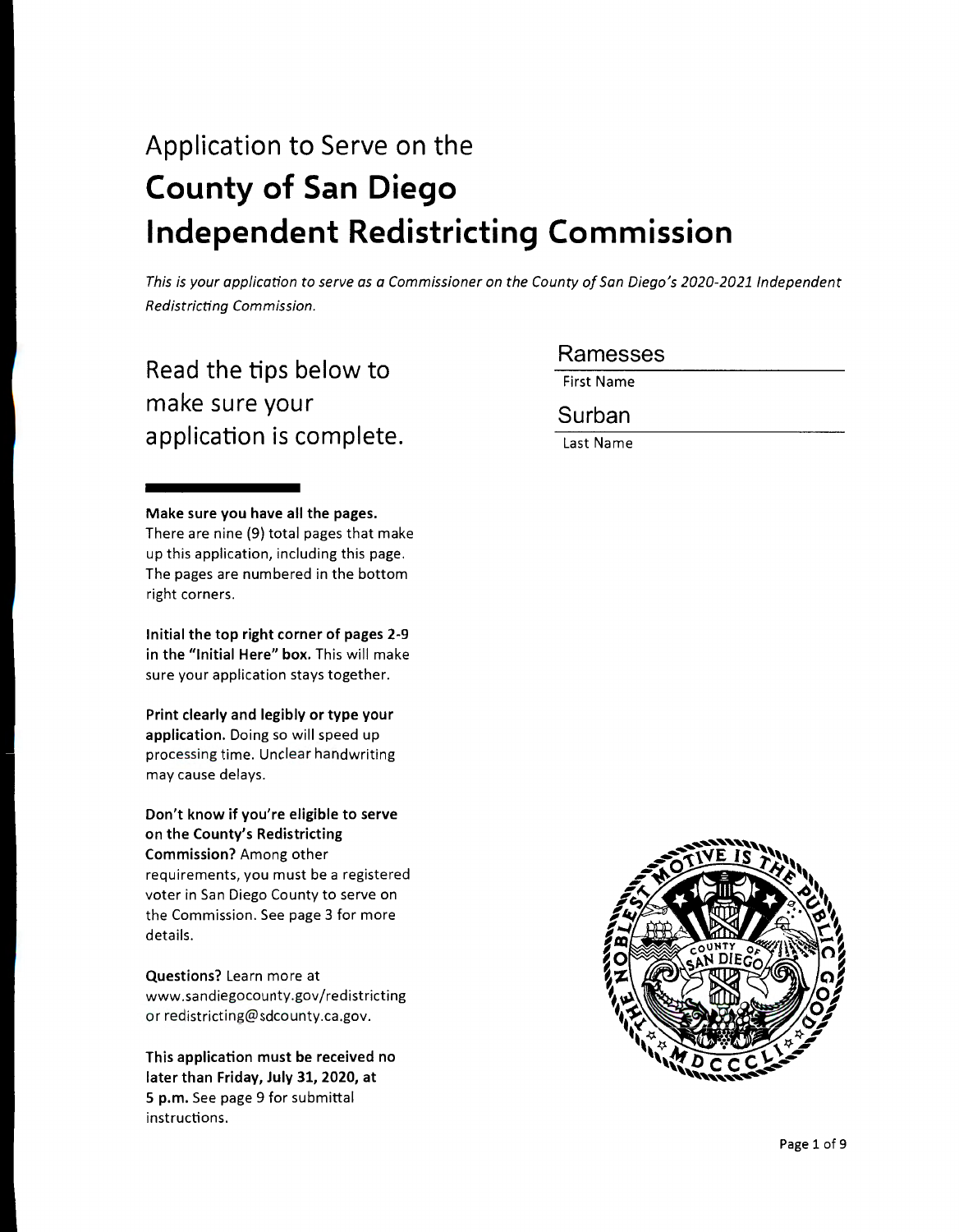

## **Application Timeline**

| July 31, 2020                      | Applications must be received by the San Diego County Clerk of the Board<br>of Supervisors no later than 5 p.m.                                                                                   |
|------------------------------------|---------------------------------------------------------------------------------------------------------------------------------------------------------------------------------------------------|
| August 26, 2020                    | From the pool of qualified applicants, the Clerk of the Board of Supervisors<br>will post the names of the 60 most qualified applicants. The names will be<br>posted online for at least 30 days. |
| October 13, 2020                   | The Clerk of the Board of Supervisors will conduct a random drawing of<br>the qualified applicants at the Board of Supervisors meeting to select eight<br>Commissioners.                          |
| October 22 and<br>November 5, 2020 | The selected eight Commissioners will meet to choose the remaining six<br>Commissioners from the remaining pool of qualified applicants.                                                          |

## **Important Things to Know**

- The questions in this application ensure you are eligible to serve on the Commission .
- Answer the questions to the best of your ability.

## **A. Tell us About Yourself**

| First Name:            | Ramesses                                                     |           |       | Last Name: Surban |
|------------------------|--------------------------------------------------------------|-----------|-------|-------------------|
|                        | Address (where you are registered to vote)                   |           |       |                   |
| <b>Street Address:</b> |                                                              |           |       |                   |
| City:                  |                                                              |           |       |                   |
| State:                 |                                                              | Zip Code: |       |                   |
|                        | Mailing Address (if different than the address listed above) |           |       |                   |
| <b>Street Address:</b> |                                                              |           |       |                   |
| City:                  |                                                              |           |       |                   |
| State:                 |                                                              | Zip Code: |       |                   |
|                        | <b>Contact Information</b>                                   |           |       |                   |
| Phone 1:               |                                                              |           | Type: | <b>Mobile</b>     |
| Phone 2:               |                                                              |           | Type: |                   |
| E-mail:                |                                                              |           |       |                   |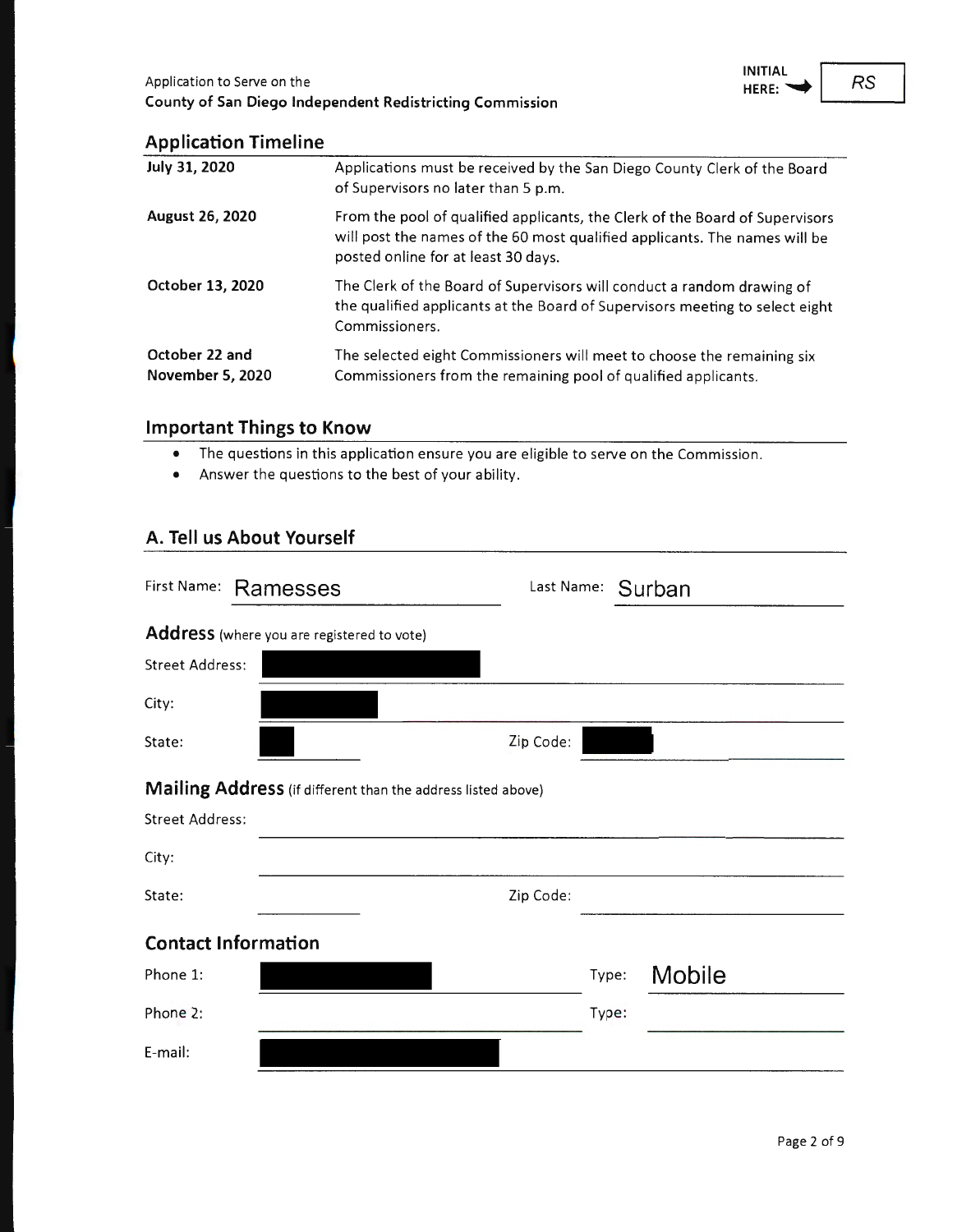#### **B. How This Application Will Be Used**

| I understand the contents of this application may be made available to the public.   | $\boxtimes$ Yes, I |
|--------------------------------------------------------------------------------------|--------------------|
|                                                                                      | understand         |
| I understand that while this application is a public document, my personal e-mail    | $\boxtimes$ Yes, I |
| address, street address, and phone number(s) will be kept confidential to the extent | understand         |
| authorized by law.                                                                   |                    |

## **C. Questions to Determine Eligibility**

Government Code section 21550 sets forth certain qualifications to serve on this Commission. Please check the appropriate box for each question. Applicants may be asked to verify and update information at various points in the process .

| 1. | Are you a resident of the County of San Diego?                                                                                                                                                                                                                                                                                 |              | $\Box$ No                                                                  |
|----|--------------------------------------------------------------------------------------------------------------------------------------------------------------------------------------------------------------------------------------------------------------------------------------------------------------------------------|--------------|----------------------------------------------------------------------------|
| 2. | Which supervisorial district do you live in?<br>If you're not sure, visit www.sandiegocounty.gov, click on "Find My District" under the<br>Board of Supervisors, and enter your address in the top right of the web page.                                                                                                      |              | $\sqsupset$ 1<br>$\overline{1}$<br>$\boxtimes$ 3<br>$\sqcap$ 4<br>$\Box$ 5 |
| 3. | Which political party are you currently registered?                                                                                                                                                                                                                                                                            |              |                                                                            |
|    | Democratic<br>$\Box$ Republican<br>$\Box$ American Independent<br>$\Box$ Green                                                                                                                                                                                                                                                 |              | $\Box$ Libertarian                                                         |
|    | <b>Peace and Freedom</b><br>$\Box$ Other:                                                                                                                                                                                                                                                                                      |              |                                                                            |
|    | $\boxtimes$ I am not registered with a political party (non-partisan)                                                                                                                                                                                                                                                          |              |                                                                            |
| 4. | Have you been continuously registered to vote in the County of San<br>Diego with the same political party preference or with no political party<br>preference and have not changed your political party preference for at<br>least five years?<br>If you're not sure, you can check your voter registration at www.sdvote.com. | <b>X</b> Yes | No                                                                         |
| 5. | Have you voted in at least one of the last three statewide elections<br><b>X</b> Yes<br>∏ No<br>immediately preceding your application to be a member of the<br>Commission?                                                                                                                                                    |              |                                                                            |
|    | Explanatory Notes: If necessary, you may further explain answers to the questions above.                                                                                                                                                                                                                                       |              |                                                                            |
|    |                                                                                                                                                                                                                                                                                                                                |              |                                                                            |

RS

**INITIAL**  HERE: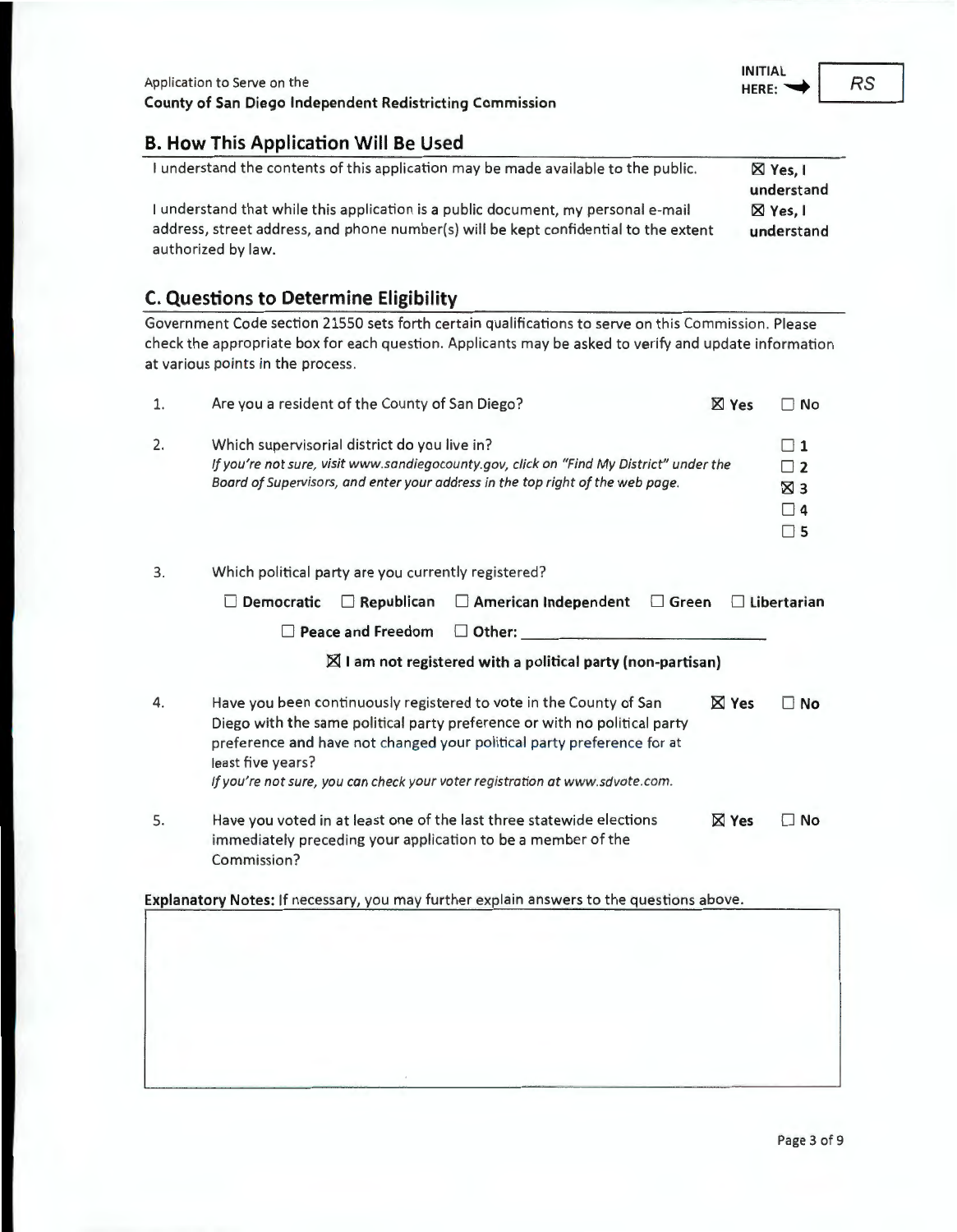| Application to Serve on the                              |  |
|----------------------------------------------------------|--|
| County of San Diego Independent Redistricting Commission |  |

|    | You are not eligible to serve on the Commission if you answer "Yes" to any of the following:   |
|----|------------------------------------------------------------------------------------------------|
|    | questions, immediate family members means a spouse, child, in-law, parent, or sibling.         |
|    | either you, or an immediate family member, done any of the following? For purposes of these    |
| 6. | Within the 10 years immediately preceding the date of this application to the Commission, have |

| a. | Been appointed to, elected to, or have been a candidate for office at the<br>local, state, or federal level representing the County of San Diego,<br>including as a member of the Board of Supervisors. | $\Box$ Yes | <b>X</b> No |
|----|---------------------------------------------------------------------------------------------------------------------------------------------------------------------------------------------------------|------------|-------------|
| b. | Served as an employee of, or paid consultant for, an elected<br>representative at the local, state, or federal level representing the<br>County of San Diego.                                           | $\Box$ Yes | <b>N</b> No |
| c. | Served as an employee of, or paid consultant for, a candidate for office<br>at the local, state, or federal level representing the County of San Diego.                                                 | $\Box$ Yes | $\times$ No |
| d. | Served as an officer, employee, or paid consultant of a political party or<br>as an appointed member of a political party central committee.                                                            | $\Box$ Yes | <b>X</b> No |

e. Been a registered federal, state, or local lobbyist  $\Box$  **Yes**  $\boxtimes$  No

**Explanatory Notes:** If necessary, you may further explain answers to the questions above.

RS

**INITIAL HERE:~**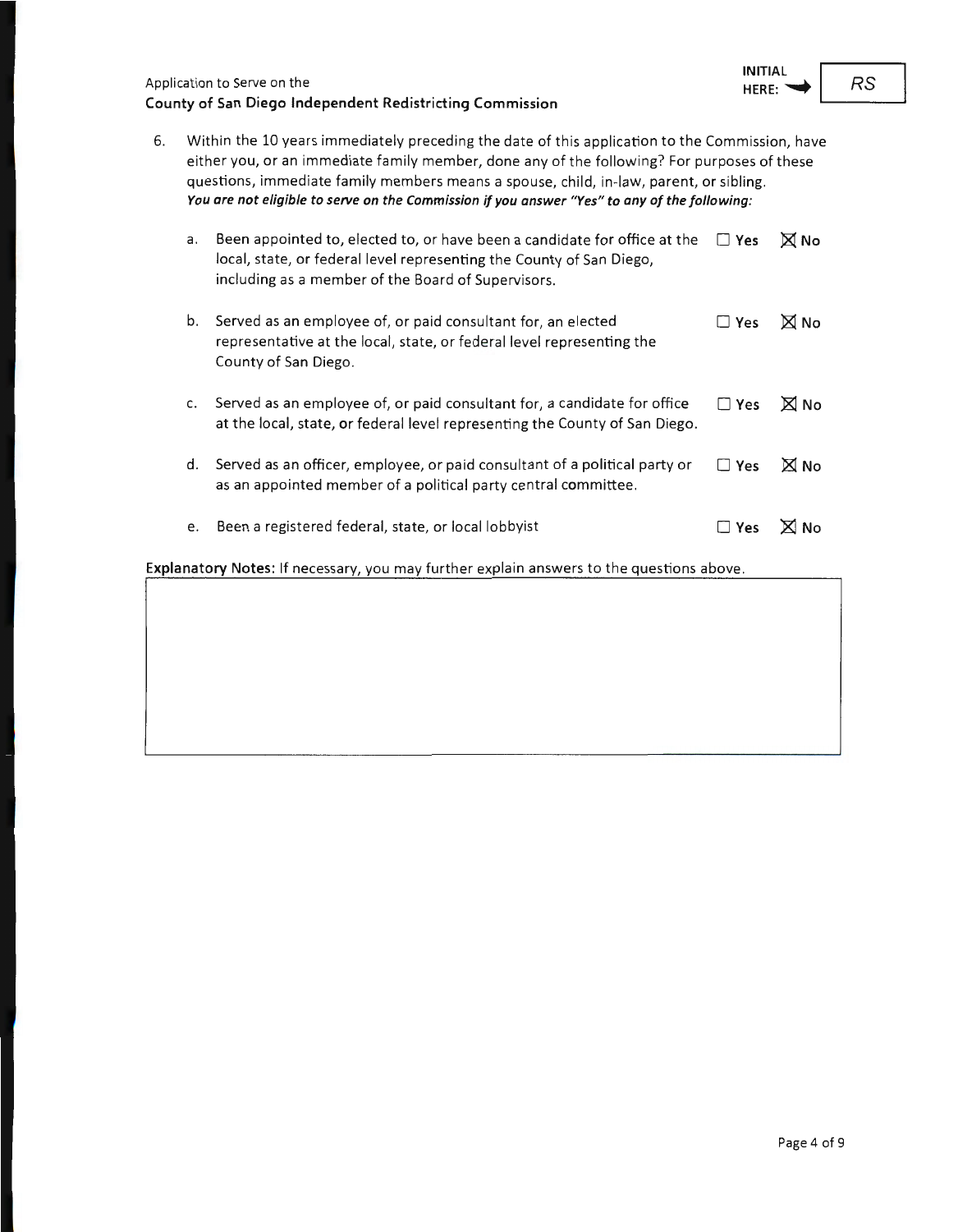

# **D. Experience Qualifications**

State law requires candidates demonstrate experience in areas related to redistricting. Please provide responses to the following questions.

**1. What experience do you possess that demonstrates analytical skills relevant to the redistricting process and voting rights, and demonstrates your ability to comprehend and apply the applicable state and federal legal requirements?** 

I have practiced law for over three years and have thus applied numerous state and federal laws to various matters, primarily in the commercial litigation context. Immediately prior to my admission to the bar in May 2017, I led a non-profit project to monitor San Diego County polling sites during the 2016 presidential election to ensure compliance with various provisions of state and federal election law. This project culminated in a published report to the San Diego County Registrar of Voters containing a number of recommendations to improve ROV compliance with applicable voting laws.

During the State redistricting process in 2010, as well in the city of Chula Vista redistricting process of 2014, I was heavily involved in organizing communities of interest to present oral and written testimony before each redistricting commission.

You are encouraged to limit your response to one page, however if more space is needed, you may attach an additional page.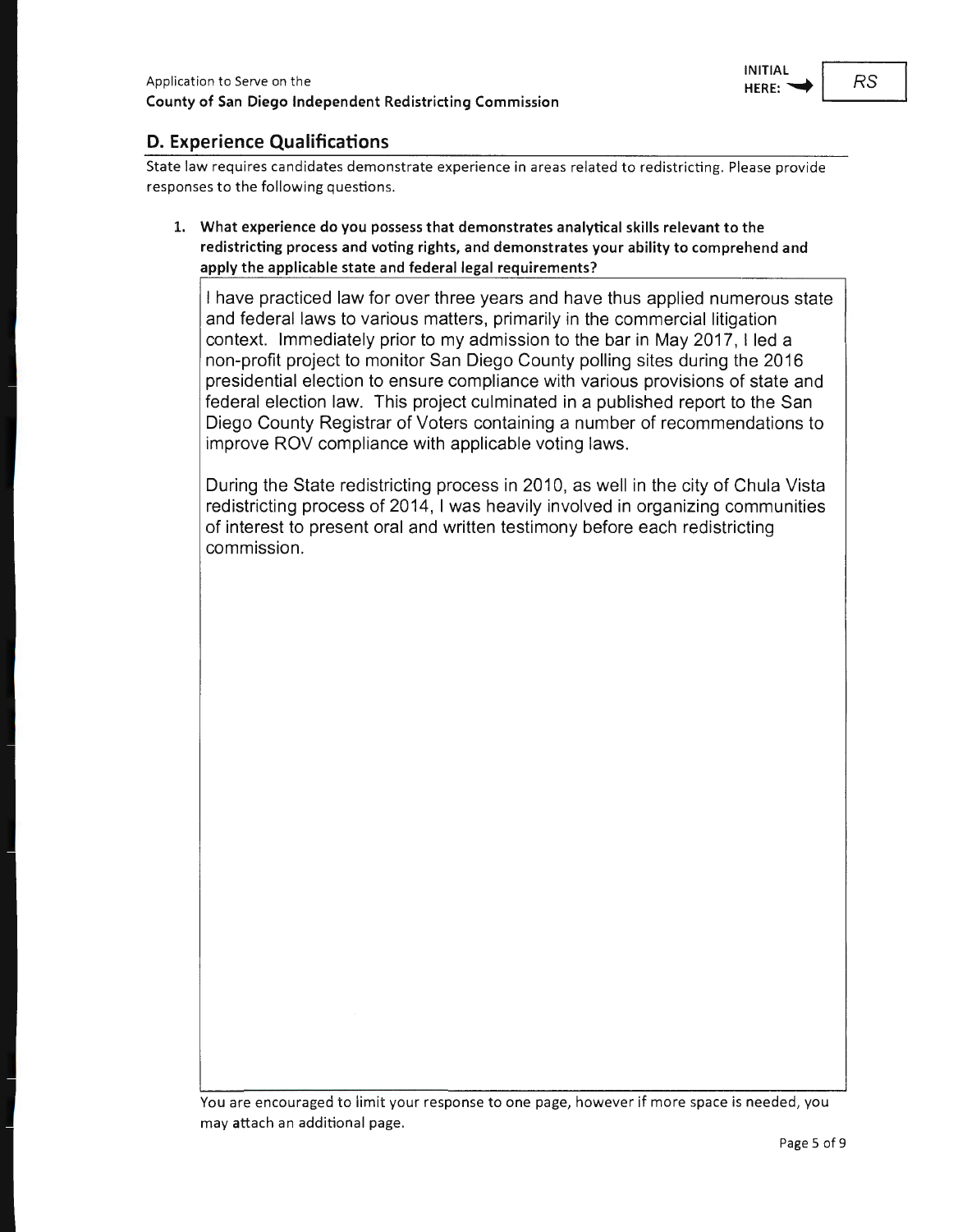

#### **2. What experience do you possess that demonstrates an ability to be impartial?**

Since 2016, I have served as an administrative hearing officer for the City of San Diego. In this capacity, I preside over fair and impartial quasi-judicial hearings in which appellants contest the validity and issuance of various citations arising from the alleged violation of various municipal code sections. As a neutral, third-party arbiter, I have issued hundreds of final and binding written decisions in adjudication of the matters brought before me.

You are encouraged to limit your response to one page, however if more space is needed, you may attach an additional page.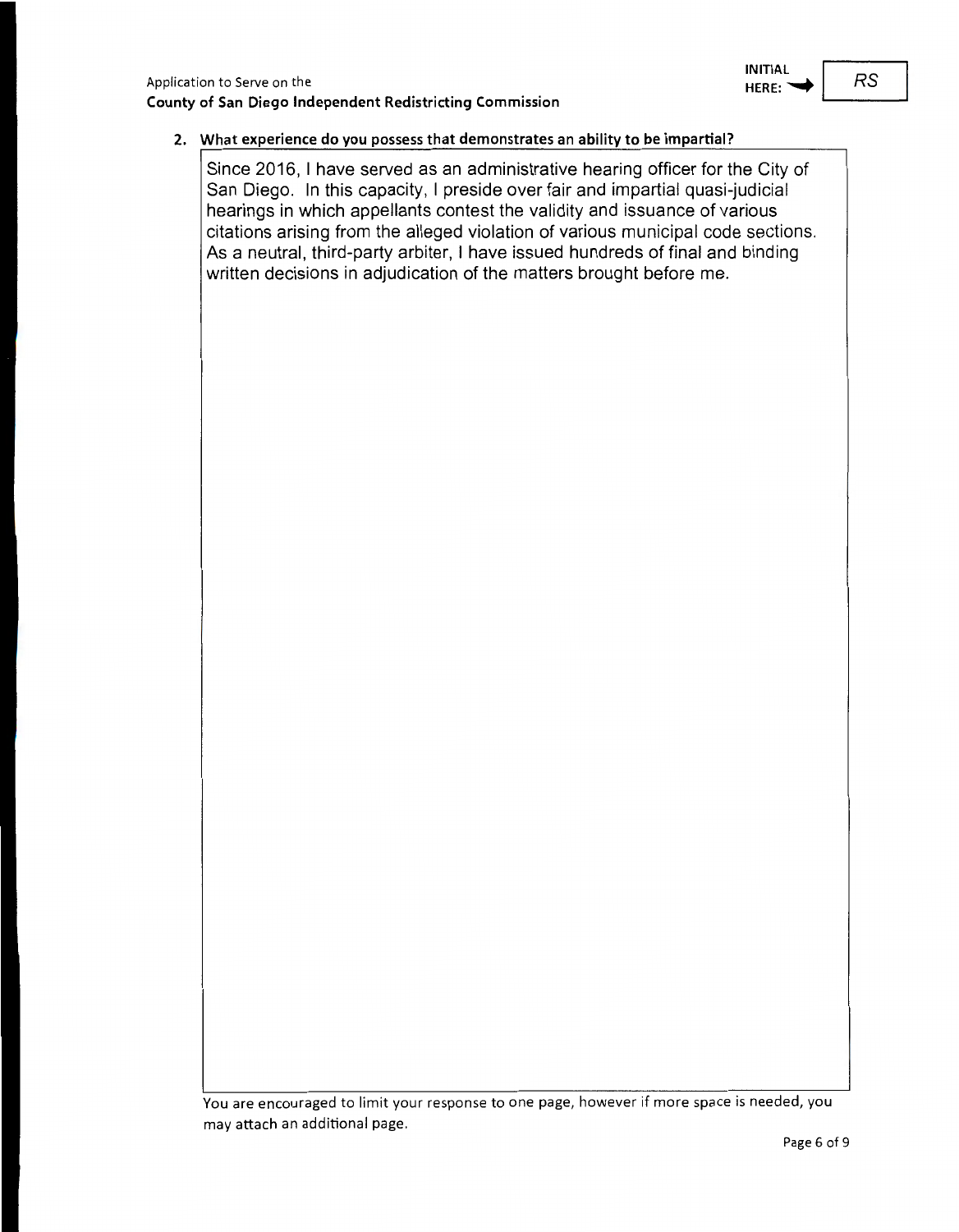

#### **3. What experience do you possess that demonstrates an appreciation for the diverse demographics and geography of the County of San Diego?**

I have worked in many areas to promote traditionally underrepresented communities. In addition to the community organizing work I did with the 2010 State and 2014 City of Chula Vista redistricting process, I was also active in advocating for the preservation and construction of affordable housing in relation to the redevelopment of ~200 affordable units into ~600 market rate units. I now serve as the Treasurer of the Filipino American Lawyers of San Diego, an organization whose mission is to fulfill America's promise of equal access to the justice system.

You are encouraged to limit your response to one page, however if more space is needed, you may attach an additional page.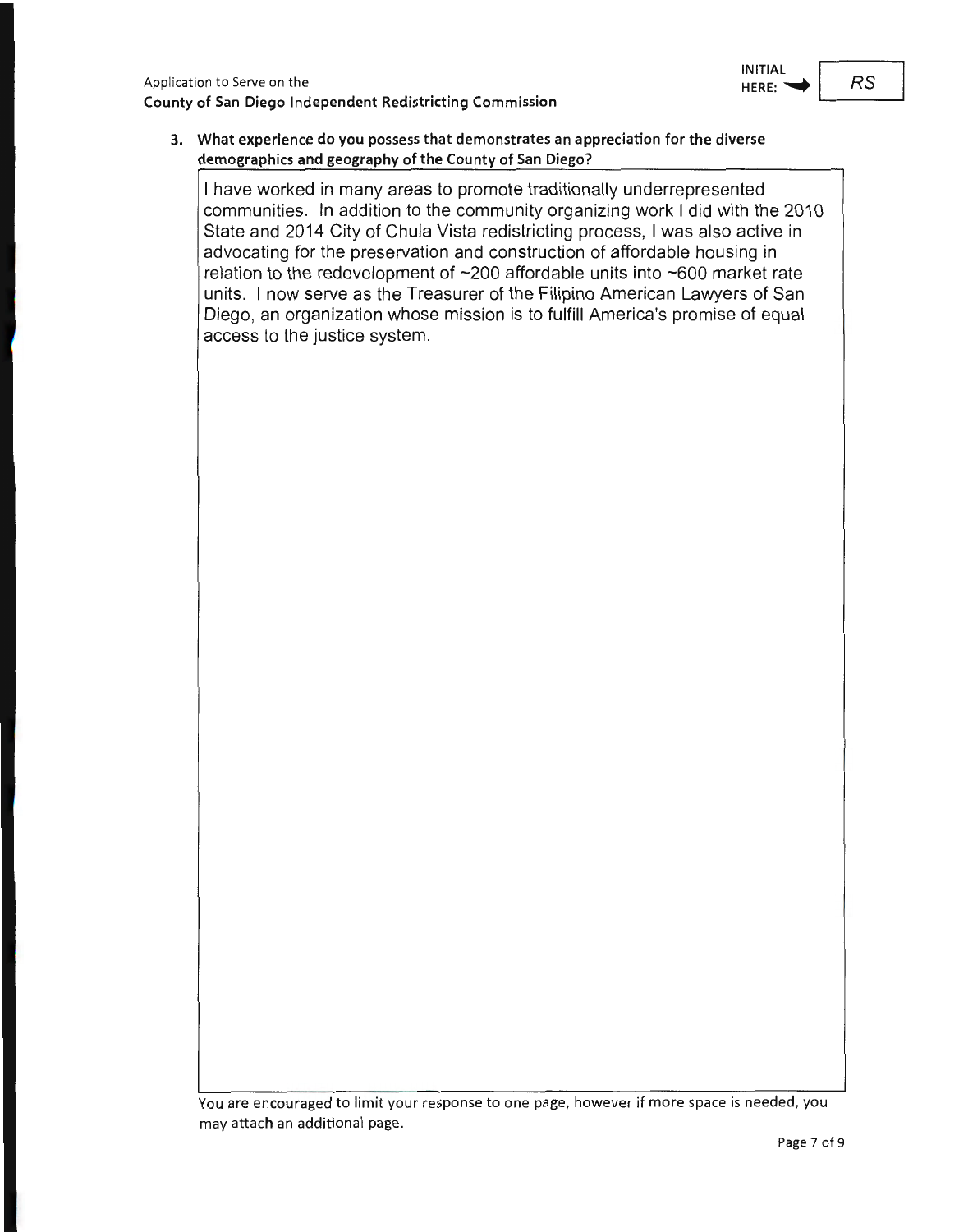

#### **E. Demographic Information**

Providing this information is optional. You may select "decline to state" for each answer. Elections Code section  $21550(g)(2)$  requires six of the 14 appointees, in addition to meeting minimum requirements, be chosen in a way that ensures the Commission reflects the County's diversity, including racial, ethnic, geographic, and gender diversity. However, formulas or specific ratios shall not be applied for this purpose.

- **1. Please describe your ethnic origin.** Mark one or more boxes.
	- $\Box$  BLACK/AFRICAN AMERICAN: All persons having origins in any of the original Black racial groups of Africa.
	- □ HISPANIC/LATINO: All persons of Mexican, Puerto Rican, Cuban, Central or South American, or other Spanish culture or origin, regardless of race.
	- 图 ASIAN: All persons having origins in any of the original peoples of the Far East, Southeast Asia, or the Indian subcontinent including, for example, Cambodia, China, India, Japan, Korea, Malaysia, Pakistan, the Philippine Islands, Thailand, and Vietnam.
	- 00 NATIVE HAWAIIAN/OTHER PACIFIC ISLANDER: All persons having origins in any of the original peoples of Hawaii, Guam, Samoa, or other Pacific Islands.
	- $\Box$  AMERICAN INDIAN/ALASKA NATIVE: All persons having origins in any of the original peoples of North and South America (including Central America), and who maintain cultural affiliation or community recognition.
	- D WHITE (not of Hispanic Origin): All persons having origins in any of the original peoples of Europe, North Africa, or the Middle East.
	- <sup>D</sup>Prefer to Self-Describe: \_\_\_\_\_\_\_\_\_\_\_\_\_\_ \_
	- $\Box$  Decline to state
- **2. What is your date of birth? \_\_ \_**

 $\Box$  Decline to state

- **3. Select the gender you identify as:** 
	- D Female
	- IXl Male
	- $\Box$  Non-binary
	- $\Box$  Decline to state